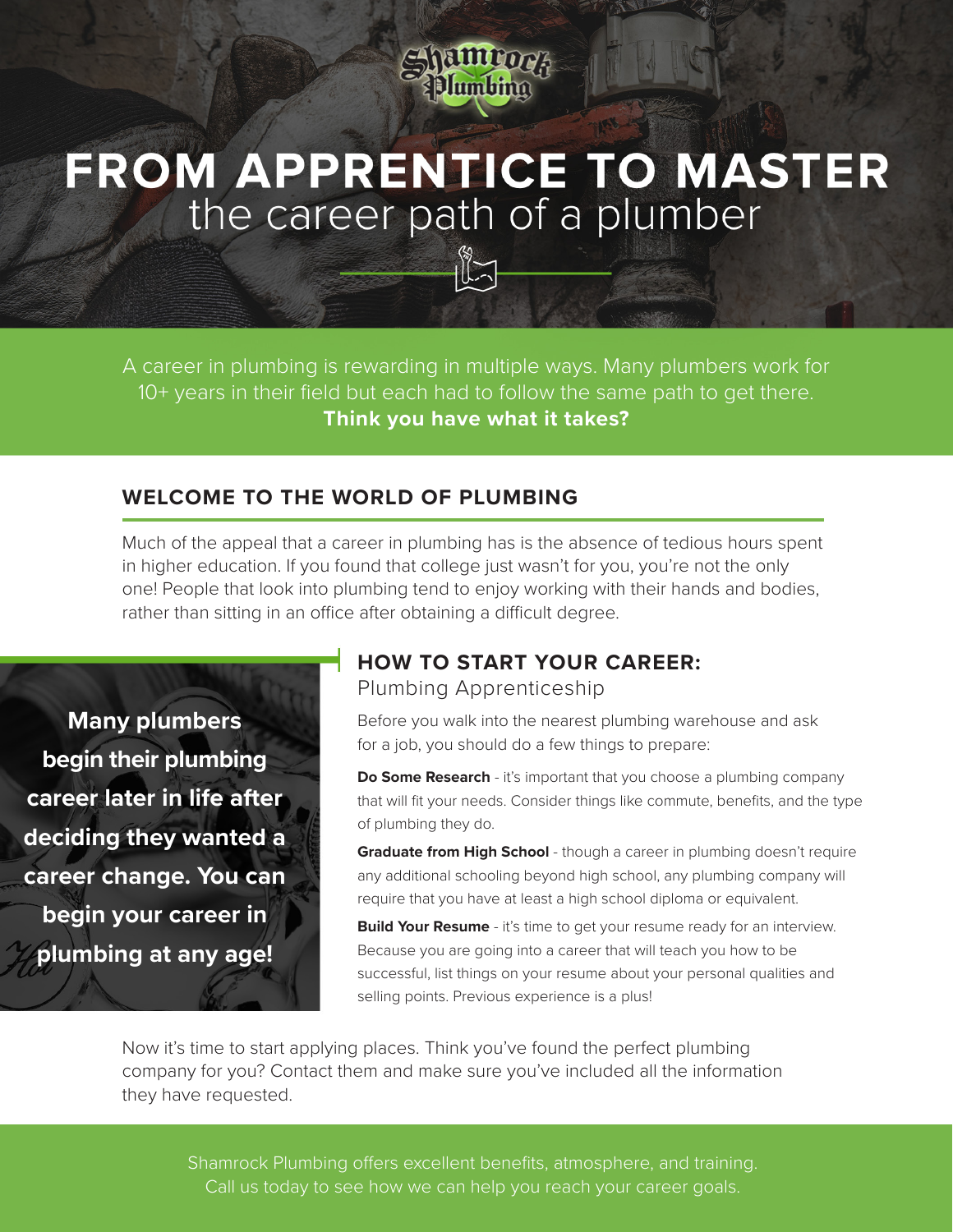# **THE APPRENTICE YEARS**

Every plumbing apprentice is required to complete 4 years of schooling through a technical college. These classes are designed to explain and enhance the things you're learning on the job. They are very hands-on and technical-based, and will focus on execution rather than grades.

Most plumbing companies will pay, or "sponsor", their new apprentice to take these 4 years of schooling during their time with the company, so you can work and learn at the same time!



# APPRENTICE PLUMBERS TYPICALLY MAKE BETWEEN **\$31K** AND **\$45K** A YEAR

At the end of the 4 years of schooling the plumbing apprentice must pass a test that allows them to pass onto the Journeyman level. Here are a few things you can expect on that test:

**Reading Comprehension & Communication - this is to test your aptitude for communication and basic** reading. Plumbers are required to read a lot of contracts and job descriptions.

**General Mathematics** - you will need to be able to understand the following basic math principles in order to create and read blueprints, determine measurements, and more.

#### **Basic Arithmetic**

#### **Units of Measurement**

**Geometry**

#### **Conversion**

**Basic Plumbing Practices** - this section is to test things like simple plumbing repairs, measuring or cutting piping and other equipment, and identifying plumbing parts.

*\*NOTE that some plumbing companies require you to pass a basic comprehension test before being hired. This test is designed to determine whether or not you would be a good candidate for an apprenticeship, so ask before applying.*

## **SUCCEEDING IN YOUR APPRENTICESHIP**

While you are studying and working as an apprentice you will be expected to work with a team of experienced plumbers. You will accompany other plumbers on their jobs and learn from them. Any work you do will be supervised by a Journeyman or Master plumber.

# **THE JOURNEYMAN YEARS**

A Journeyman plumber is someone who has passed the state exam and now holds a Journeyman license. That means that they are now licensed to work without a supervisor, and can run their own truck.

#### **"How Do I Know I've Passed the State Exam?"**

The plumbing company that you've been working with for the last 4 years will assist you with this step. Each apprentice plumber has to complete a certain number of hours on the job and the state requires proof that they have been done. Your plumbing company will send your logged hours to your state and then they will let you know that you've both passed your exam and completed your hours.